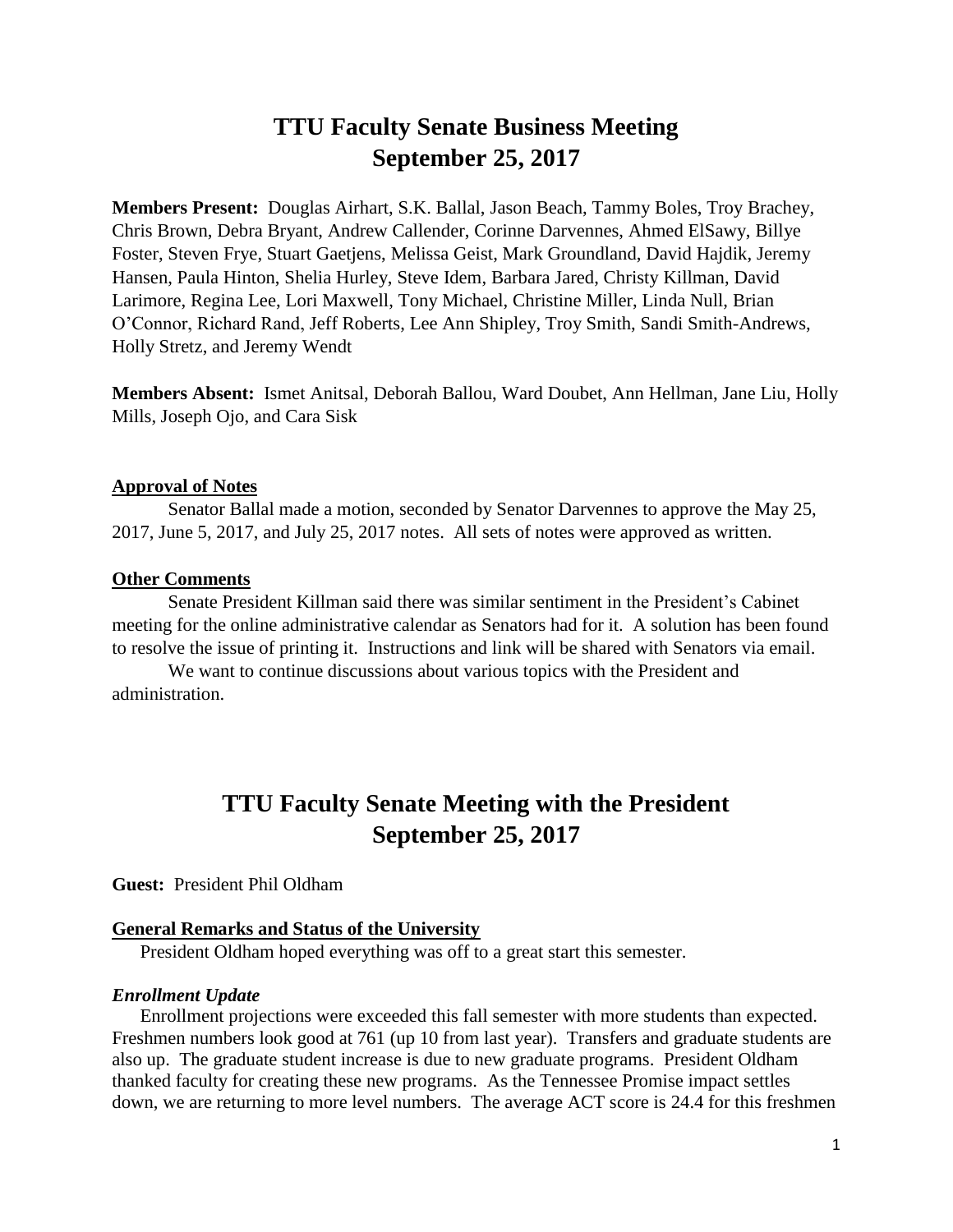class, which is about the same as last year. The first-year retention rate is also about the same as last year at 79%. The six-year graduation rate dipped a bit. We are still working through the financials, but appear to be in a healthy spot, budget wise. We are seeing a shift in less demand for lower level curriculum, and more emphasis on upper level curriculum, due to the Tennessee Promise. There are cost differentials between them.

### *Construction Projects Update*

Multiple construction projects are moving along. The Roaden University Center project will take about a year. The science building will break ground the week of homecoming. Some site work is already taking place for the science building, as well as the new fitness center. Parking changed slightly around the library, because of underutilized gold spaces. Now some of the gold spaces are red. The shuttle service schedule is online, and there's also a phone app available. Dependability is stressed for drivers with shuttle schedule and stops. There seems to be more bicycles on campus, with the bike sharing program and overall increase in students. The number of parking tickets has gone down substantially from last year. Senators wanted to make sure news is communicated to all.

#### *Searches*

The search for VP for Enrollment Management is now moving toward Skype interviews. There were 24 applicants, and the committee is planning to have 7 skype interviews, with 3 brought to campus in October. The Provost search just opened up accepting applications. Already we have received 27 applications. Searches to fill dean positions are waiting on these first two to be filled.

### *SACSCOC*

Visitors representing SACSCOC will be on campus this week to talk about the change in governance. About 98% of the report is already written. The visitors will probably cut their campus visit short this week by a half-day. Our consultant thought we were in good shape with all the documentation. A big thanks goes to Associate Provost Sharon Huo and others.

#### **Shared Governance**

President Oldham talked briefly at the retreat about shared governance. His views are consistent with the AAUP statement, with weighted contributions between all depending on particular issues and expertise. He wants faculty to be involved with academic matters (curriculum, educational process, etc.) Faculty have interest in most everything, but not as much expertise in some other areas. Legally, The State of Tennessee has sole discretion on governance. They have delegated that to our Board of Trustees, then to the President, and on down the line.

In terms of timing, input is appropriate at any time from faculty. The earlier the better, but ultimately there is no restriction on when input is accepted. At what point could our input be solicited? President Oldham said everyone has a stake in all matters at this University. Permanent faculty have a stronger, long-term investment in matters. The door should always be open, but it can be tricky in practice as we are all busy with responsibilities, and solicitation doesn't happen as well as it should. President Oldham will try to make sure it happens. There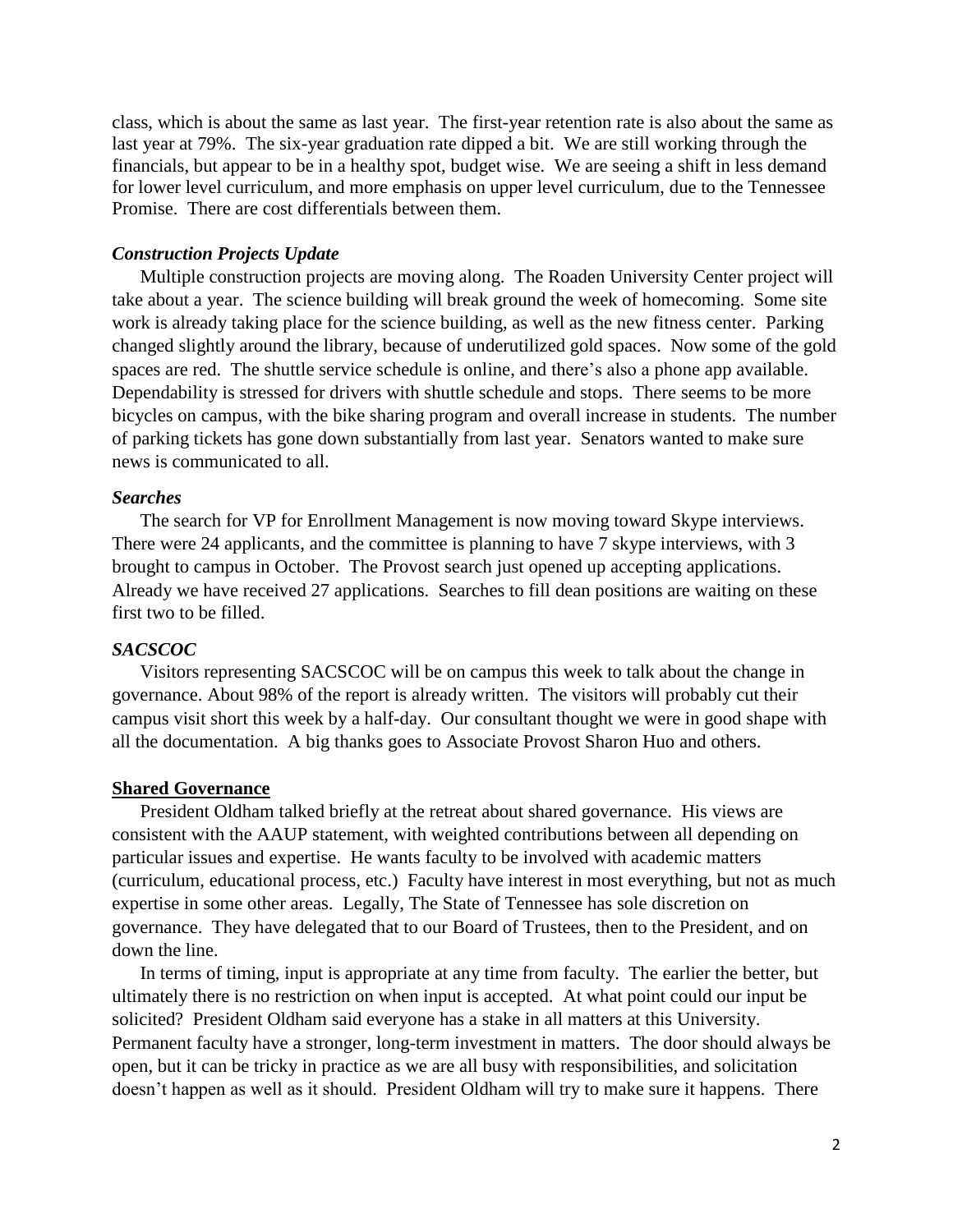will probably still be errors in judgement and miscalculations. It's best to have ongoing dialog during the decision process. President Oldham takes issue with the last point in article he distributed at the retreat. He said the world was very different then, and now speed and agility is much more important which creates a natural tension. We need to find a new balance for our institution. Time is a very important commodity for us. We aren't operating in a vacuum, we have competitors pushing hard and fast. We need to move forward.

Senator Stretz commended Interim Provost Stephens for coming to the last Faculty Senate meeting to explain restructuring the CTLE and Innovative Institute. Another example of faculty involvement is seen this semester with the increase in graduate students due to the facultyinitiated new graduate programs.

Some Senators complained the HR policies still in effect make the search and hiring processes move too slowly. President Oldham said the biggest challenge is our discomfort with handling risk. We will probably make some mistakes along the way, but we are presently intolerant of any errors. Whatever time we spend should be in productive dialog, not bureaucratic hurdles. Senators want to ask the Huron Consulting Group who has to do a matrix, and who doesn't. It bogs down the hiring process. President Oldham said we are too far on the conservative end of this spectrum. Other significant improvements have been made in HR, but there is still more to be done. We need to also understand where HR is coming from to meet their goals and requirements, too.

There was concern that the default position is to more quickly, and not allow for dialog on important decisions and issues. President Oldham explained that in practice, administrators in Derryberry Hall are exposed to a competitive nature, so there is a need to act quickly. They are constantly reminded of this competitive nature which creates a natural tension by doing more and faster. This is not meant to avoid shared governance. Maybe we need to be thinking ahead further, and not be in a reactive mode. Communication will help with this.

Senator ElSawy wants to hear how he can be helped, not be told what he can't do. President Oldham said it takes a good administrator to say "Yes", but the easy answer is "No".

## **Outsourcing Views**

President Oldham said his position on outsourcing some university services hasn't really changed. The State of Tennessee signed a blanket contract for a wide range of potential services. An institution can sign on to any or all of these. The custodial contract with SSC was extended for 1 year while the State worked on the blanket contract. Our intent is to talk with JLL for custodial services when SSC's contract expires on April 30th. We could also put out a RFP for this, but it's probably not good cost-wise for us. JLL would like our facilities maintenance, but it will cost us more for this now. We are happy with the service we are getting from our facilities staff now, and there is no thought of expanding that at this time. Ultimately, our mission is to educate students, not manage facilities, but it's a necessary component. If outsourcing makes sense, we will do it. Opting out is an ongoing thing, and there is no time frame.

We have personal loyalty to our facilities staff, but there may be more advantages to outsourcing in the future. President Oldham is concerned what the impact will be to these employees. There would still be some facilities leadership managing the contract and maybe some other areas that currently are under Facilities. JLL would have to hire everybody we have,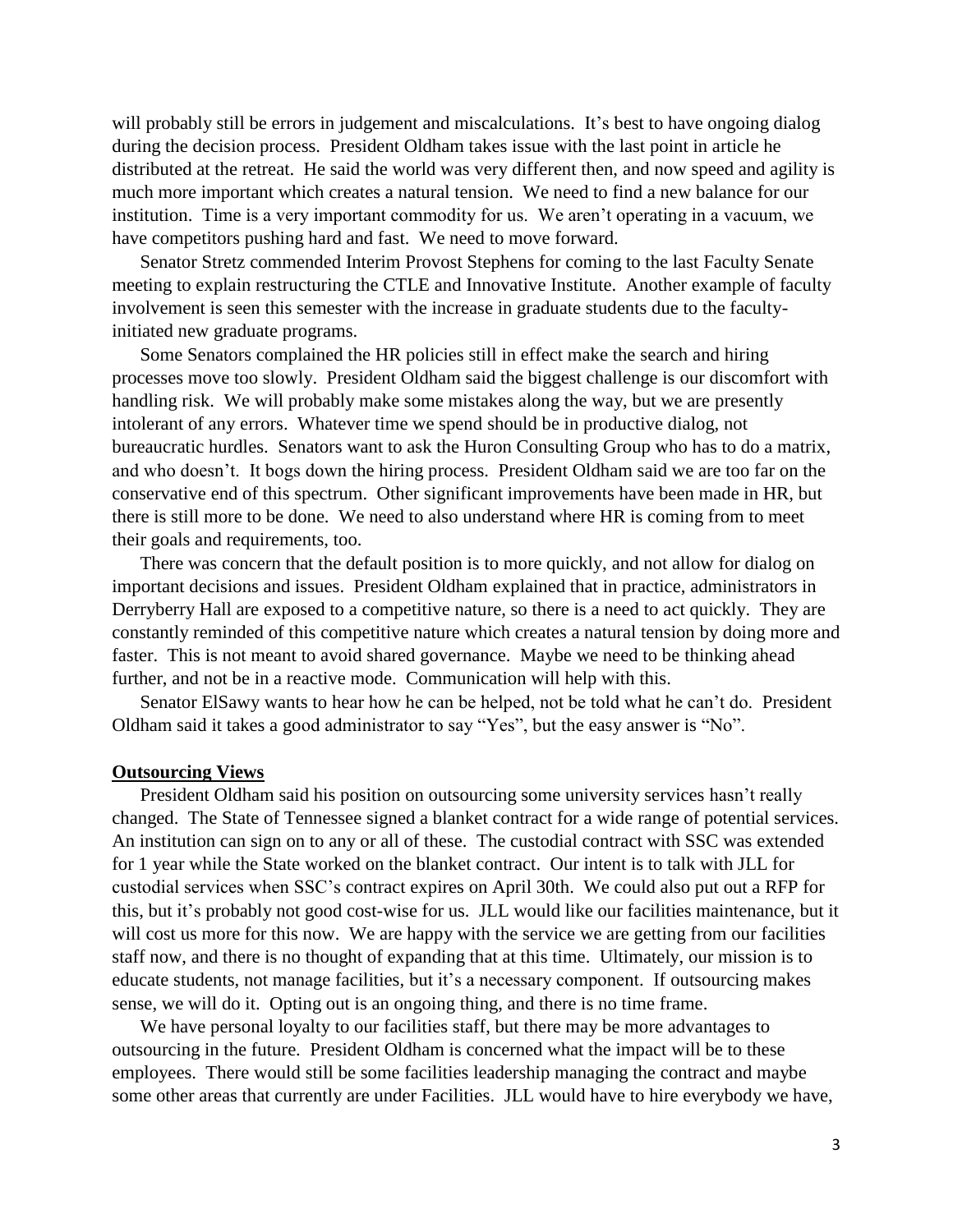either at or better compensation levels than they have now. Currently, we have no back up expertise if someone is out for a time. Training is usually up to date with outsourcing companies. SSC, for the most part, has met our expectations. Services prior to SSC were good, and some not so good. It's been more cost effective, and overall better service with SSC, but during the last few months services have been degrading. There is not much incentive to do better right now, because they know they probably won't get their contract renewed. A new contract will cost us more because of higher salaries and wages.

#### **Chartwells Proposed Fee**

The proposed increase for students of \$300 per semester was a component of Chartwells' bid for their next contract of food services. It's not an obligation or requirement. If the University wants to do this, the increase would pay for dining services and new facility. The fee is 100% refundable at end of the semester. Chartwells employees said this is done on other campuses. The pros to this include that it's convenient, and assures that the student will be able to eat. Cons include students would be required to put money up front and must request a refund at the end of the semester.

President Oldham said he won't move forward until there is substantial student interest. This is in a very premature stage now. The SGA is aware of the proposal, but hasn't had a chance to explore this yet with student interest. There is no time frame or urgency now, but they are interested in expanding dining options on campus in the future. A new site is unknown at this time, but it would be outside of the RUC. Maybe for on-campus students. You can still put money on an account now. Anyone living on campus is required to purchase a meal plan. Tech should be handling the money, not Chartwells.

The TTU Board of Trustees will have a say on this.

The Faculty Senate may want to weigh in on this and move scholarships to more need-based in the future, and not strictly merit-based. If you break students down by economic status, the lowest income students are in pretty good shape with Pell grants, etc. The more affluent students benefit from merit-based scholarships. The middle income students have to take the biggest hit, as they don't qualify for federal assistance or merit-based scholarships.

#### **Such Other Matters**

#### *Conversations with TTU Board of Trustees Members*

Can faculty members talk to board members about administrators? President Oldham said yes, as long as it's truthful, preferably. Boards speak through their chairman, but they seek input from anyone. This Board will probably erect some kind of controls. This is one of the driving reasons for having a faculty representative on the Board. President Oldham defended that in front of the State of Tennessee Education Committee last year.